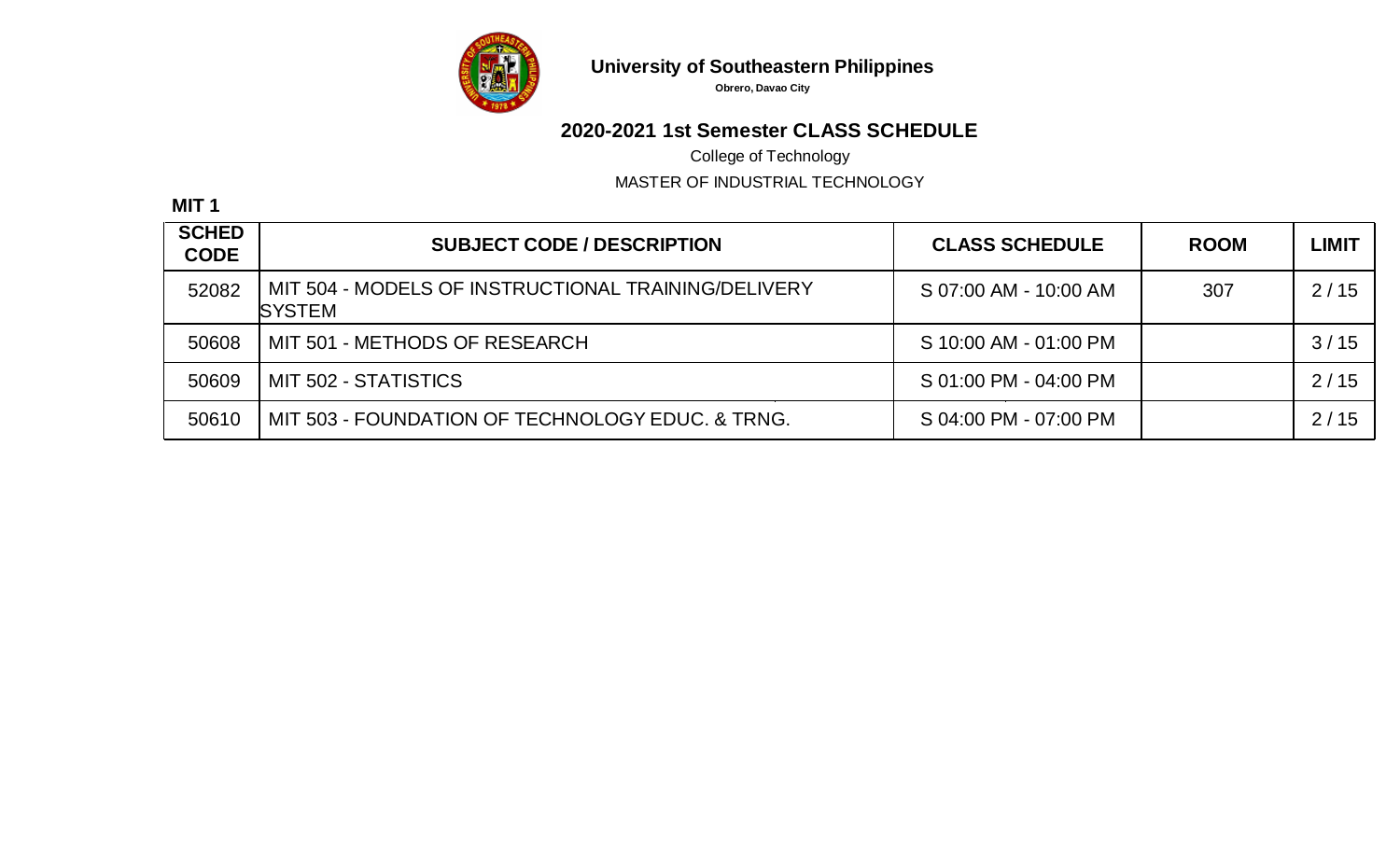

**Obrero, Davao City**

# **2020-2021 1st Semester CLASS SCHEDULE**

College of Technology

MASTER OF INDUSTRIAL TECHNOLOGY

#### **MIT 2 ELX**

| <b>SCHED</b><br><b>CODE</b> | <b>SUBJECT CODE / DESCRIPTION</b>       | <b>CLASS SCHEDULE</b> | <b>ROOM</b> | <b>LIMIT</b> |
|-----------------------------|-----------------------------------------|-----------------------|-------------|--------------|
| 50611                       | MIT 510 - NANO TECHNOLOGY               | S 07:00 AM - 10:00 AM | 206         | 3/15         |
| 50612                       | MIT 512A - COMMUNICATION SYSTEMS DESIGN | S 10:00 AM - 01:00 PM |             | 2/15         |
| 50613                       | MIT 514B - MICROCONTROLLER              | S 01:00 PM - 04:00 PM |             | 2/15         |
| 50630                       | MIT 511** - INSTRUMENTATION             | S 04:00 PM - 07:00 PM |             | 2/15         |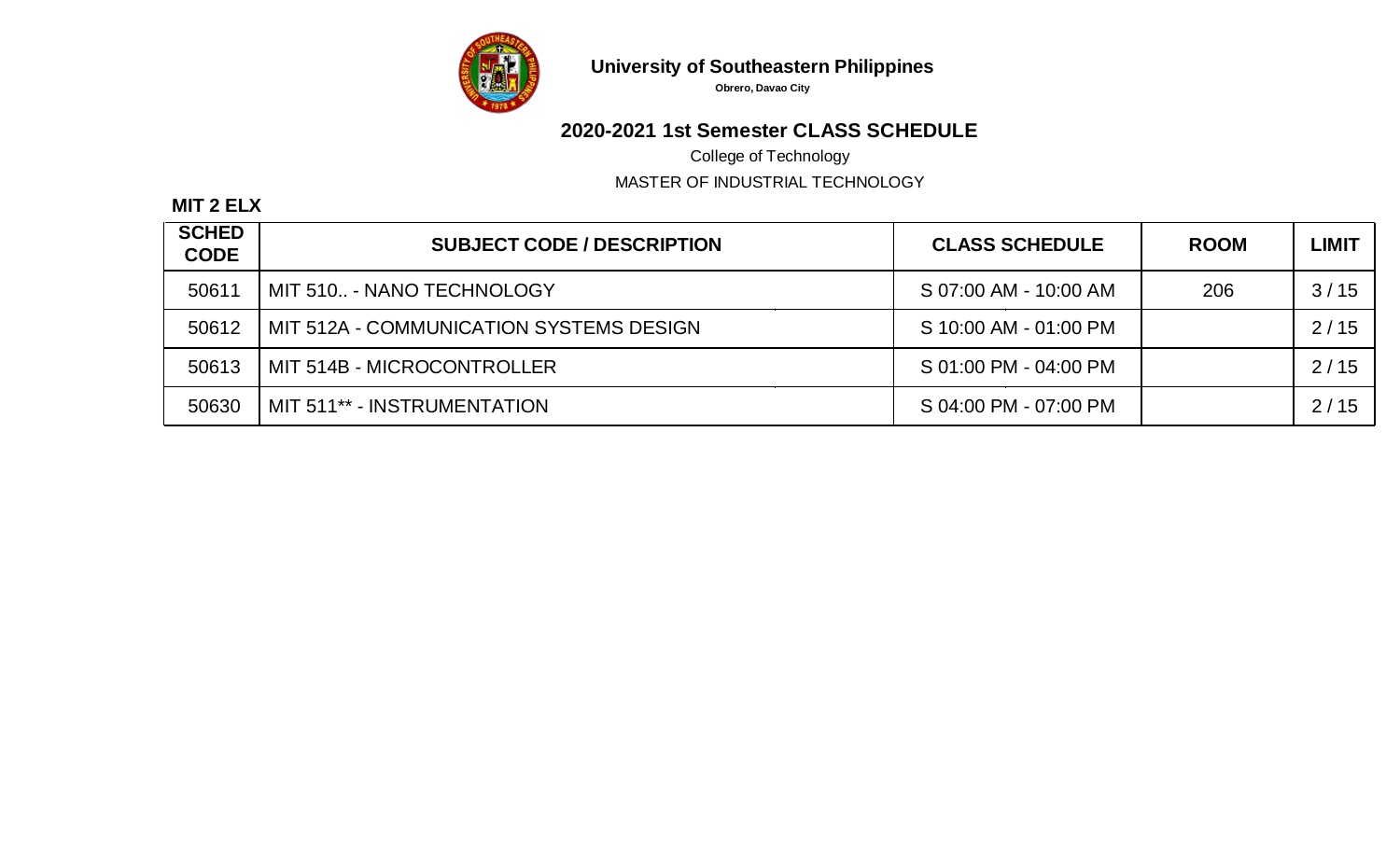

**Obrero, Davao City**

## **2020-2021 1st Semester CLASS SCHEDULE**

College of Technology

MASTER OF INDUSTRIAL TECHNOLOGY

#### **MIT 3A**

| <b>SCHED</b><br><b>CODE</b> | <b>SUBJECT CODE / DESCRIPTION</b>            | <b>CLASS SCHEDULE</b> | <b>ROOM</b> | ∟IMI <sup>-</sup> |
|-----------------------------|----------------------------------------------|-----------------------|-------------|-------------------|
| 50680                       | MIT 518 - SEMINAR IN ACTION/APPLIED RESEARCH | S 10:00 AM - 12:00 PM |             | 0/<br>-40         |